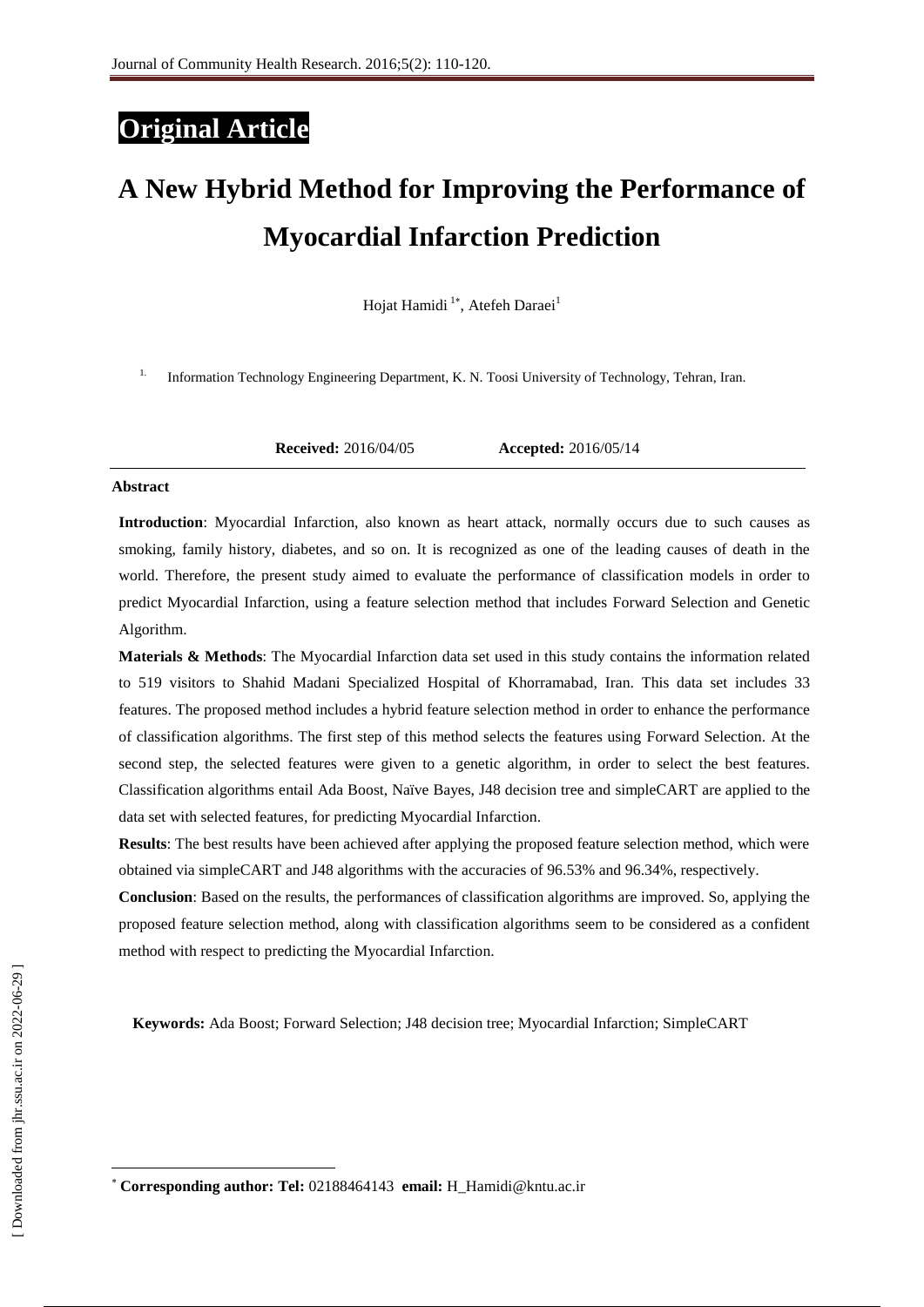# **Introduction**

Cardiovascular diseases are known as the most important causes of death all over the world. Based on Ministry of Health and Medical Education report in 2012, cardiac diseases involve 39% of the mortality rates, that the mortality rate due to Myocardial Infarction has been reported 85 per  $100,000$ <sup>[1]</sup>. Since a rapid increase has been demonstrated in heart diseases in the world, this disease is likely to become the most common cause of death by 2020<sup>[2]</sup>. Myocardial Infarction, known as a heart attack, means the death of heart muscle due to a sudden blockage of a coronary artery by a blood clot  $^{[3]}$ .

On the other hand, using data mining allows extraction of useful knowledge from the data  $[4, 5]$ . Hence, data mining can be considered as a tool in order to turn the raw data to knowledge in the field of Myocardial Infarction<sup>[6]</sup>. Data mining can be categorized into three steps: preprocessing, modeling and post-processing, among which modeling step contains two category tasks: first, the predictive category which includes classification algorithms as well as regression methods; second, the descriptive category entails clustering algorithms and association rule algorithms. Classification algorithms specify the class label for the test data using the training data with specific labels [7]. In classification, data are divided into two sections. First section uses the training data for learning, and the second section utilizes the test data as validation  $[4, 7]$ . Tsien et al. <sup>[8]</sup> used the decision tree and logistic regression to diagnose Myocardial Infarction. They evaluated information of 9856

patients, of which 9656 had referred to the Royal Hospital in Edinburgh and 500 to a hospital in Sheffield, England. Conforti et al. <sup>[9]</sup> applied Support Vector Machine (SVM) whit five core functions, including Linear, Gaussian, Laplacian, Polynomial and Sigmoid for diagnosis of acute Myocardial Infarction (AMI). The best accuracy in average in different feature selection (FS) methods was equal to 86.43% for Laplace core function. Baxt et al. [10] proposed a prediction model for acute Myocardial Infarction which used artificial neural network. The data set includes information of 2204 patients and 40 features. Their results showed the high performance of neural network for prediction of acute Myocardial Infarction. Qazi et al. [11] are proposed an abnormality detection system for detection the abnormal heart rate based on real data sets. After feature selection, SVM classification was applied to the data. The results showed that selecting the three important features achieved the highest efficiency. Masethe and Masethe<sup>[12]</sup> proposed five classification algorithms including, Bayesian networks, J48 decision tree, CART, Naïve Bayes (NB), and REPTREE in order to predict the heart attack. The results revealed that NB, CART and J48 have achieved higher accuracy, equal 99.07%, compared to REPTREE and Bayesian network. Patil and Kumaraswamiin <a>[13]</a> proposed a neural network method applied to a data set with 13 features, to detect the heart attacks. After preprocessing, the classes were determined using clustering. Finally, a three layer neural network is used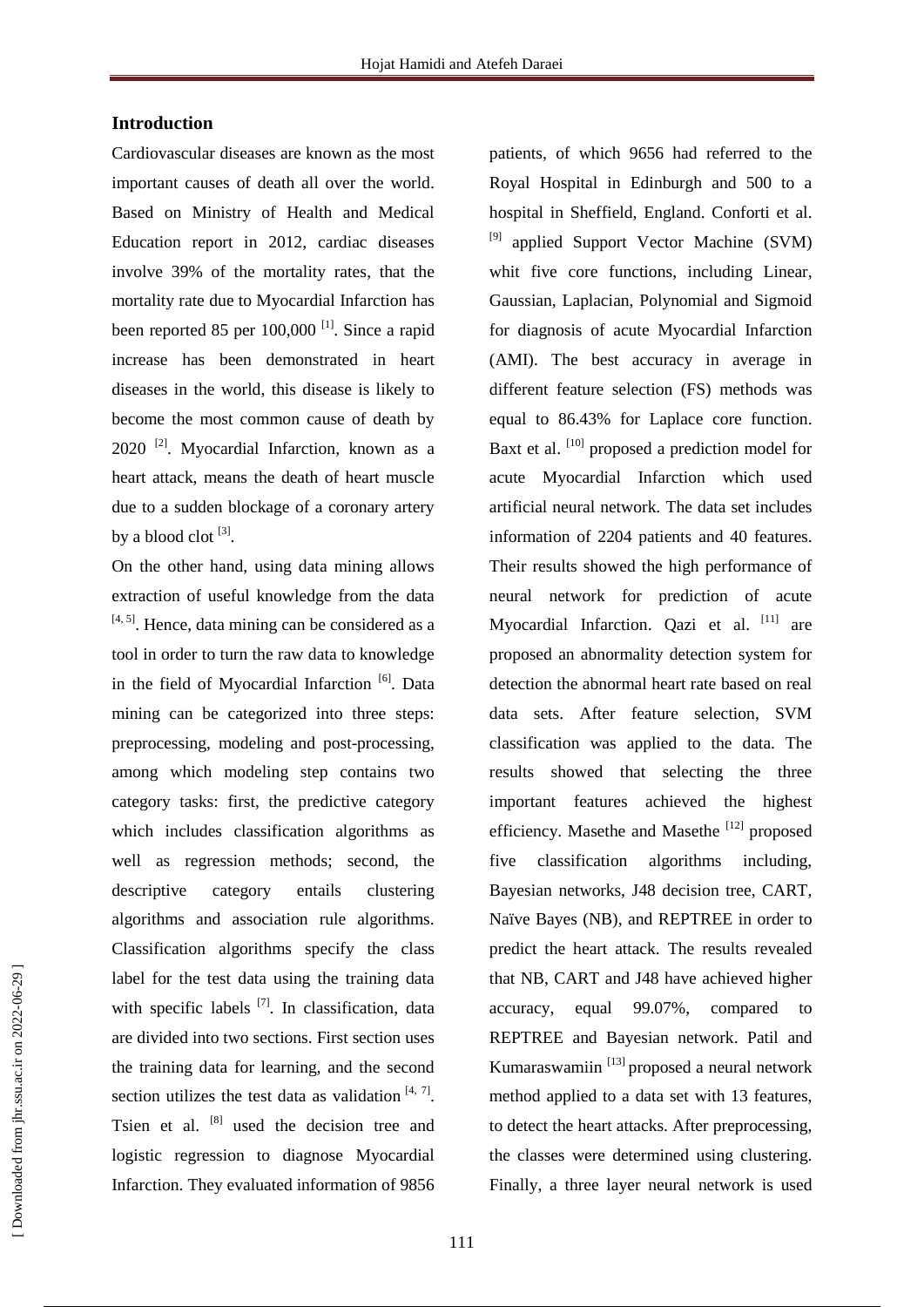for classification. In another study, Bhaskar<sup>[14]</sup> used the ECG signals to detect Myocardial Infarction. Regarding the two methods of neural network and support vector machine on the data set, the results reached higher accuracy for the SVM than the artificial neural network. Karaolis et al. [15] proposed a prediction model with regard to Myocardial Infarctions and coronary artery bypass graft. Ultimately, using the C4.5 tree, relevant rules were extracted and the most important factors, affecting Myocardial Infarction were determined. In addition, Krishnaraj and Vinothkumar [16] proposed a feed-forward neural network model for predicting the heart attacks, combined with genetic algorithm (GA). Applying GA optimal weights, the neural network was determined. UCI Data Repository was used in this study containing 270 patients and 13 features. The proposed model reduced the features from 13 to 6 main features. Their proposed model achieved accuracy of 88%. Hachesu et al. [17] used data mining approaches to predict the Long of Stay (LOS) of the cardiac patients in the hospitals. The data set they used entailed 4948 cases of patients suffering from CAD, which contained 36 features. Three algorithms namely Decision Tree, SVM and Artificial Neural Network were used with respect to LOS prediction. As a matter of fact, they reached accuracy 96.4% for SVM, and concluded that the LOS for single patients with marital status "single" was equal or less than 5 days, whereas it was reported to be more than 10 days for the married patients. Furthermore, the findings of the present study revealed that renal diseases

and high blood pressure seem to cause longer LOS.

Due to the high mortality rate resulted in Myocardial Infarction in the world, the side effects of the treatment methods and the drugs used for Myocardial Infarction, the current study aimed to apply classification methods for predicting Myocardial Infarction, utilizing a hybrid feature selection method. Regarding the proposed method in this study, new feature selection approach was used along with the classification algorithms to predict the Myocardial Infarction. Feature selection method includes Forward Selection at the first phase and then a genetic algorithm at the second stage. Ultimately, this method extracts the best features for classification algorithms, which can lead to a higher performance in comparison with absence of feature selection. The algorithms of AdaBoost, Naïve Bayes, J48 decision tree and simpleCART were used to achieve this goal.

# **Materials and Methods**

RapidMiner is a software used to implement the proposed model. In fact, this is a powerful and easy-to- use Graphical User Interface for designing an analytic process [18]. In this study, version 7.0.1 of RapidMiner was applied.

The data used in this study was obtained out of the information collected from records of 519 visitors to Shahid Madani Hospital of Khorramabad, of which 297 patients suffered from Myocardial Infarction and 222 cases revealed no symptoms in this regard. This data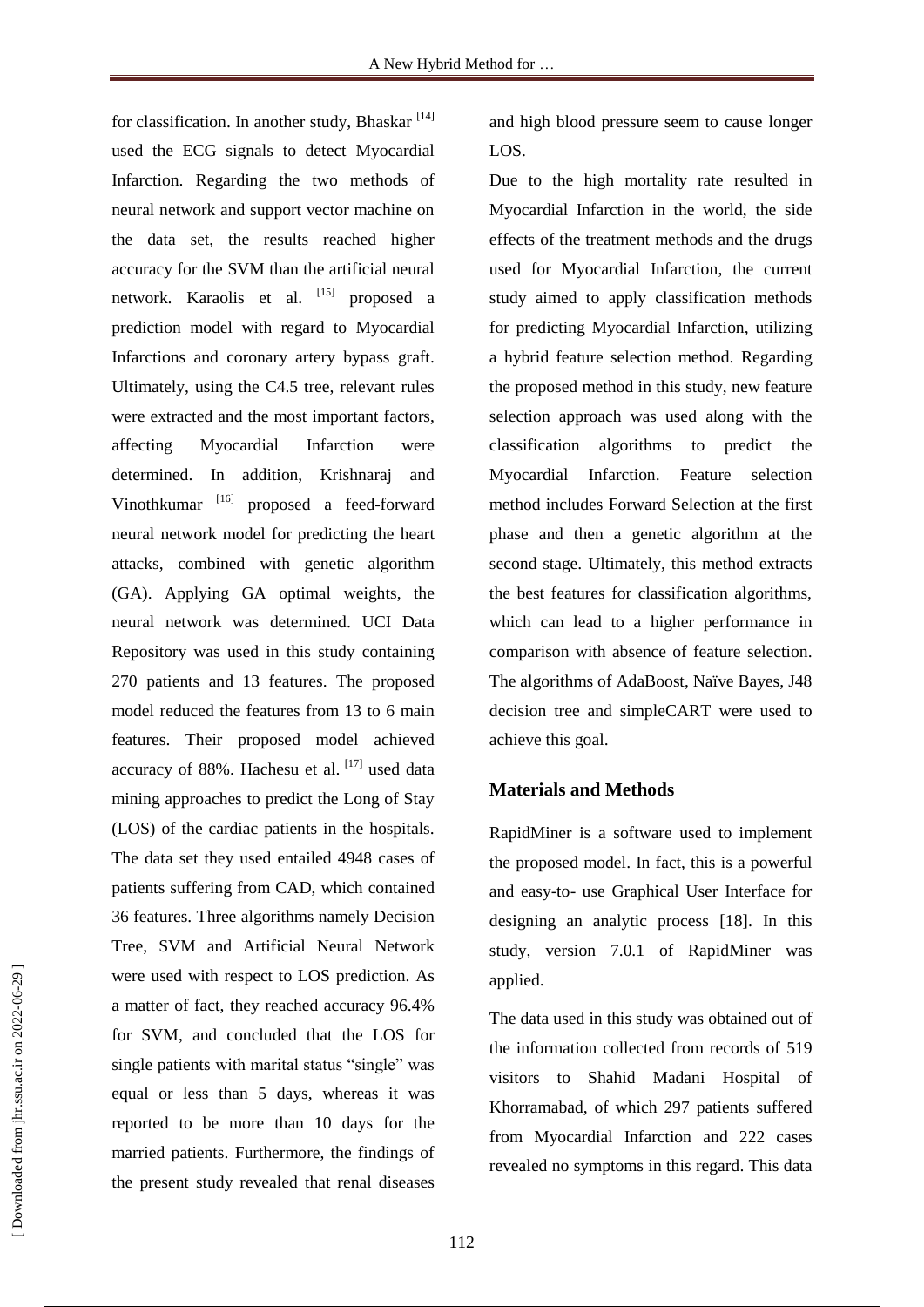set contains 33 features. The features are selected based on the risk factors which are specified in books  $^{[2]}$  and  $^{[19]}$  for Myocardial Infarction. The features of the Myocardial Infarction data set are illustrated in Table 1.

| <b>Features</b>                      | Range     | <b>Features</b>                       | Range      |
|--------------------------------------|-----------|---------------------------------------|------------|
| Sex                                  | M, F      | <b>Systolic Blood Pressure</b>        | $80 - 210$ |
| Age                                  | 28-93     | Diastolic Blood Pressure              | $40 - 190$ |
| Weight                               | 43-120    | Pulse Rate                            | $50 - 190$ |
| <b>BMI</b> (Body Mass Index)         | 16-42     | Edema                                 | Yes, No    |
| FH (Family History)                  | Yes, No   | Fatigue and weakness                  | Yes, No    |
| <b>DM</b> (Diabetes Mellitus)        | Yes, No   | Lung Rales                            | Yes, No    |
| Smoker                               | Yes, No   | <b>Typical Chest Pain</b>             | Yes, No    |
| Obesity                              | Yes, No   | Distribution of pain to arms and neck | Yes, No    |
| HTN (History of Hypertension)        | Yes , No  | Dyspnea                               | Yes, No    |
| CRF (Chronic Renal Failure)          | Yes, No   | <b>Atypical Chest Pain</b>            | Yes , No   |
| CVA (Cerebrovascular Accident)       | Yes, No   | Non-anginal Chest Pain                | Yes , No   |
| Airway Disease                       | Yes, No   | <b>Exertional Chest Pain</b>          | Yes, No    |
| <b>Thyroid Disease</b>               | Yes, No   | <b>ST</b> Elevation                   | Yes, No    |
| HLP (Hyperlipidemia)                 | Yes, No   | ST Depression                         | Yes, No    |
| <b>Blood Pressure</b>                | Yes, No   | T inversion                           | Yes, No    |
| <b>CHF(Congestive Heart Failure)</b> | Yes, No   | Poor R Progression                    | Yes, No    |
| Class                                | $MI = 0$  |                                       |            |
|                                      | Healthy=1 |                                       |            |

**Table 1**. Summary of the Features in Myocardial Infarction Data Set

# **Preprocessing**

The nature of raw data is usually incomplete and noisy. These noisy data, missing values and unrelated values could be due to human errors  $^{[20]}$ . For handling these incomplete and noisy data, preprocessing methods are used. Preprocessing is considered as an important stage in data mining  $[21]$ . Therefore, the data is prepared for the data mining  $^{[22]}$ . Preprocessing involves cleansing, integration, reduction and transformation of data, among which cleansing is related to handling the missing values with the appropriate values  $[20]$ . . Min-max

normalization is a process in which the feature values are scaled to a smaller range.

#### **Hybrid Feature Selection Method**

In this study a hybrid feature selection method was applied to the data set. In general, this method is divided into two steps:

1) **Forward Selection:** This procedure starts with an empty set. In each step, the best feature is determined and added to the set. Then in each iteration of the method, the best feature is selected of the remained features <sup>[20]</sup>. The maximum number of attribute is set to 32. K-NN  $(K=5)$  is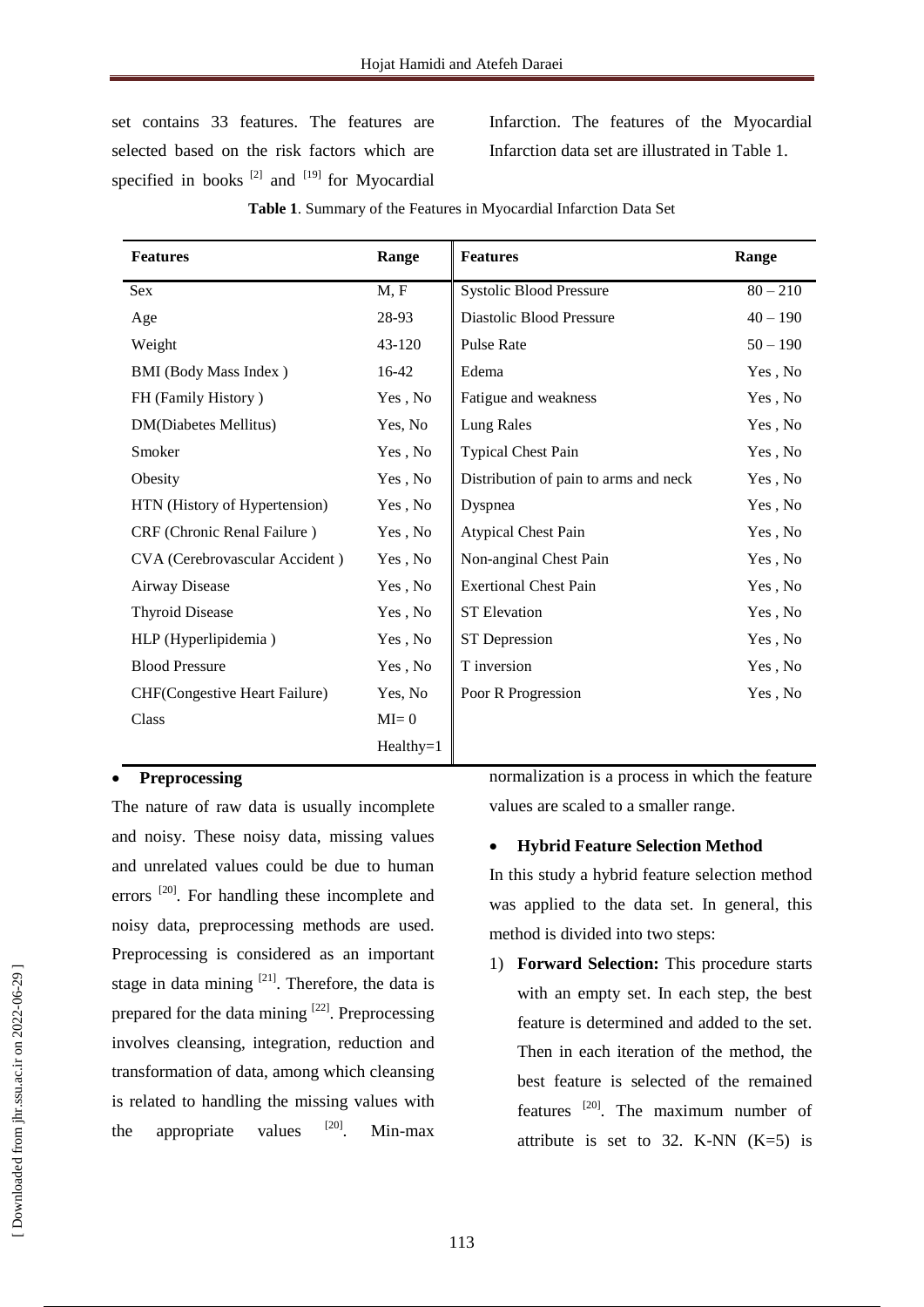considered as the algorithm nested in operator, for selecting the features.

2) **Genetic Algorithm:** Genetic algorithm achieves to the best individuals by searching the population space. Initial population is randomly generated. In order to evaluate each population, a fitness function is used, in which the greater fitness has the higher probability of being chosen for the next generation. Moreover, the other operations, such as crossover and mutation are applied with respect to producing the new population in the next generation  $[23]$ Regarding genetic algorithm, the population size is set to 7and the number of generations is considered 10. For the other parameters, mutation and crossover, the defaults of the software are considered.

#### **Classification Algorithms**

Classification algorithms can be stated as the next step after feature selection, utilized in order to predict MI. The algorithms, used in this study, include AdaBoost, Naïve Bayes, J48 decision tree and simpleCART.

- 1) **AdaBoost:** This algorithm trains different classifiers on similar training set in an iterative process. This is obtained by different distributions of data and can determine the data weights based on the classification results  $^{[24]}$ .
- 2) **Naïve Bayes (NB):** The Naïve Bayes algorithm is a probabilistic classifier based on the Bayes rule of conditional probability. Naive Bayes classifier uses probability to classify the new instance  $[6, 6]$ <sup>25]</sup>. In this algorithm, the features are

considered independent of each other, which means the importance of them are equal  $^{[26]}$ .

- 3) **J48 Decision Tree:** J48 algorithm is a binary tree, which is a simple form of C4.5 tree. In tree approaches, classification process is modeled by a tree, which is applied on all the data in the data set and determine the class label for each data in data set  $^{[27]}$ .
- 4) **SimpleCART:** This algorithm presents the results in the form of a decesion tree or a regression tree. This algorithm uses a minimal cost complixity method in regard with the classification <sup>[28]</sup>.
- **Evaluation Method**

In order to evaluate the performance of the proposed classification models, accuracy, sensitivity, and specificity were used.

- 1) **Accuracy:** Accuracy of a classification method is the ratio of the number of truly classified instances, predicted by a classifier, on the total of instances  $^{[29]}$ .
- 2) **Sensitivity** and **specificity:** Sensitivity or true positive rate is the ratio of positive instances which were truly classified into positive class. Specificity is the ratio of negative instances which truly classified in negative class<sup>[30]</sup>.

## **Results**

In this section, the results of implementing the proposed model on the data set, are presented to predict the Myocardial Infarction. After applying the Forward Selection, as the first part of the feature selection, 11 features were selected, which included CVA, ST Elevation,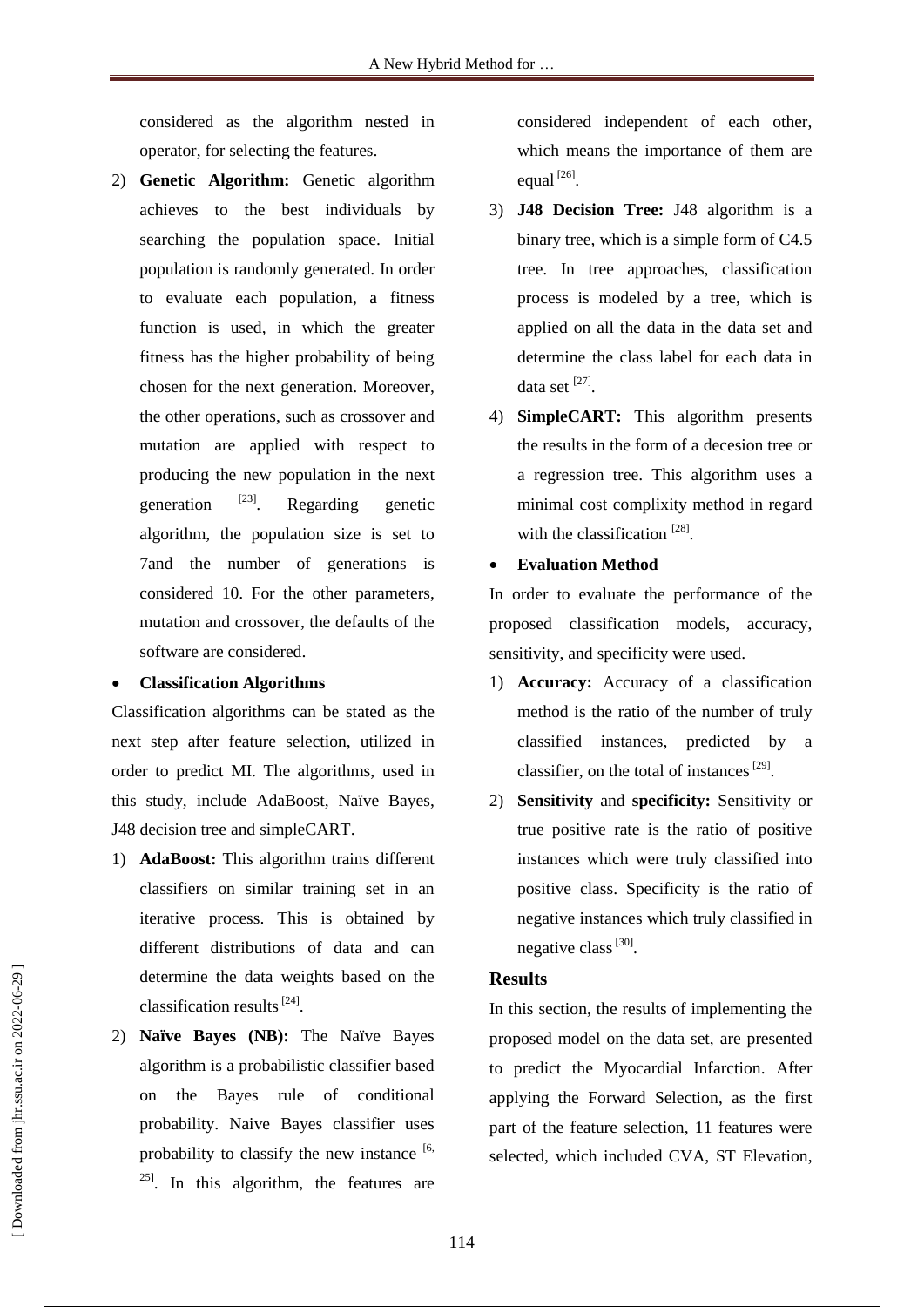T inversion, HLP, CHF, DM, Edema, ST depression, Atypical CP, BMI, and Smoker. These selected features are given to the genetic algorithm, considered as the second step of feature selection. Finally, genetic algorithm selects 7 best features, including CHF, DM, Edema, Atypical CP, ST depression, T inversion and ST Elevation.

The classification algorithms are executed via considering these features as the best ones. The results of the classification method are shown in Tables 2, 3, 4 and 5 in the three states.

| <b>AdaBoost</b>            | <b>Accuracy</b> | <b>Sensitivity</b> | <b>Specificity</b> |
|----------------------------|-----------------|--------------------|--------------------|
| Not using FS               | 95.18           | 95.29              | 95.05              |
| FS using Forward Selection | 95.57           | 96.63              | 94.14              |
| FS using Proposed Method   | 95.95           | 96.30              | 95.50              |

**Table 2**. Results of AdaBoost in different states of feature selection

First state shows the results in the lack of using feature selection, in which all the features were used. Second state demonstrates the results of using the first step of feature selection, Forward Selection. Third state presents the results of using the proposed hybrid feature selection. Table 2 reports the results of the AdaBoost algorithm in the mentioned 3 states. Table 3 indicates the results of the Naïve Bayes algorithm in 3 states. Table 4 shows the results of the J48 algorithm, and Table 5 indicates the results of implementing simpleCART.

**Table 3**. Results of Naïve Bayes in different states of feature selection

| <b>Naïve Bayes</b>         | <b>Accuracy</b> | <b>Sensitivity</b> | <b>Specificity</b> |
|----------------------------|-----------------|--------------------|--------------------|
| Not using FS               | 93.26           | 90.57              | 96.85              |
| FS using Forward Selection | 94.61           | 92.26              | 97.75              |
| FS using Proposed Method   | 95.57           | 94.28              | 97.30              |

**Table 4**. Results of J48 in different states of feature selection

| J48                        | <b>Accuracy</b> | <b>Sensitivity</b> | <b>Specificity</b> |
|----------------------------|-----------------|--------------------|--------------------|
| Not using FS               | 94.99           | 95.29              | 94.59              |
| FS using Forward Selection | 95.95           | 95.29              | 96.85              |
| FS using Proposed Method   | 96.34           | 95.62              | 97.30              |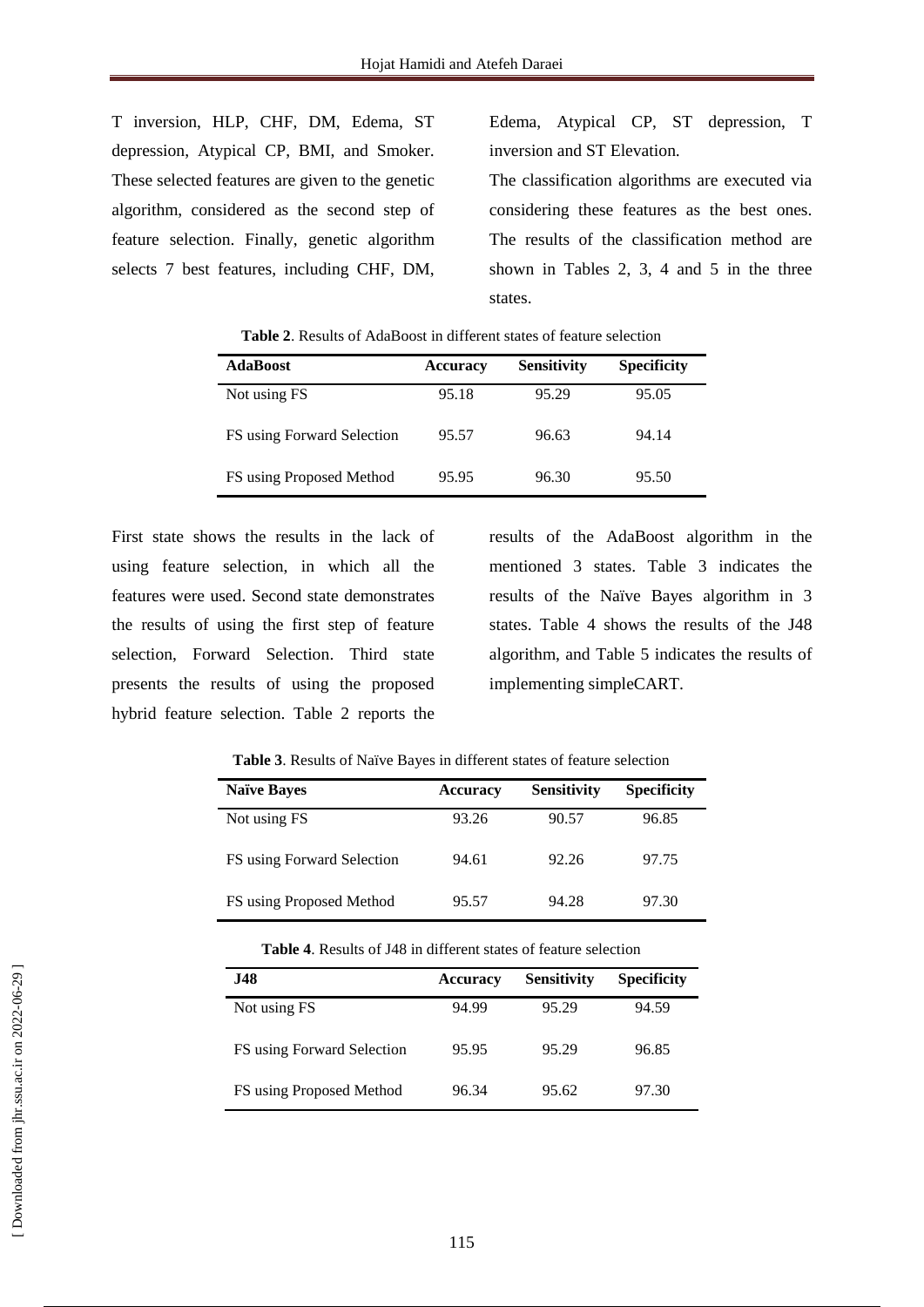| simpleCART                 | <b>Accuracy</b> | <b>Sensitivity</b> | <b>Specificity</b> |
|----------------------------|-----------------|--------------------|--------------------|
| Not using FS               | 94.99           | 95.96              | 93.69              |
| FS using Forward Selection | 95.76           | 95.29              | 96.40              |
| FS using Proposed Method   | 96.53           | 95.62              | 97.75              |

**Table 5**. Results of simpleCART in different states of feature selection

# **Discussion**

Based on the Tables 2, 3, 4 and 5, simpleCART and J48 algorithms have achieved the highest accuracy. In spite of highest accuracy of these algorithms, the other algorithms demonstrated small differences in accuracy values. The results of Tables 2, 3, 4 and 5 can be presented as charts in the figures below.



**Figure 1**. Performance of AdaBoost based on different states of feature selection



**Figure 2**. Performance of Naïve Bayes based on different states of feature selection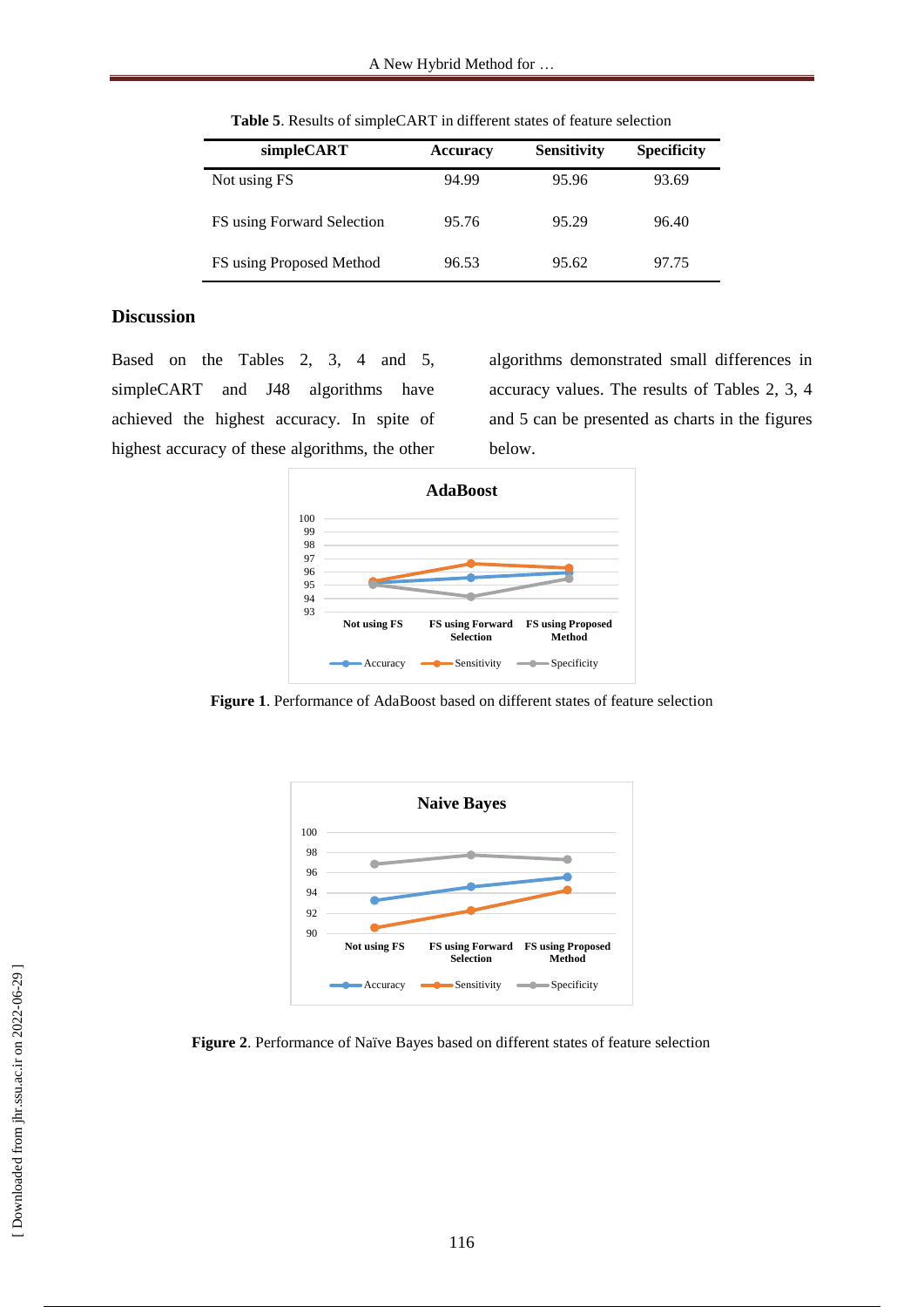

**Figure 3**. Performance of J48 based on different states of feature selection



**Figure 4**. Performance of simpleCART based on different states of feature selection

Figure 1 shows the results of AdaBoost algorithm in the mentioned 3 states. Figure 2, 3 and 4 demonstrates the results of the Naïve Bayes, J48 and simpleCART algorithms, respectively. According to the results demonstrated in figures 1, 2, 3 and 4, applying proposed hybrid feature selection method on data set was determined to lead to improvement of the accuracy of all algorithms. It is worth mentioning that although Naïve Bayes had the lowest accuracy, using proposed feature selection caused a 2% increase of the accuracy.

In general, as the Figures 1, 2, 3 and 4, revealed, applying the feature selection method has improved the sensitivity of algorithms. Higher sensitivity means the algorithm tended to predict Myocardial Infarction cases. Regarding specificity, except for Naïve Bayes, the feature selection method caused higher specificity; that is to say the tendency of algorithms to predict healthy cases is enhanced. It is notable that using the proposed feature selection method enhanced the specificity for J48 and simpleCART algorithms about 3% and 4%, respectively as well as the sensitivity for Naïve Bayes about 4%. In spite of the good performance of the models in present study, these models have not always led to the best results. In comparison to the studies reviewed, the findings of the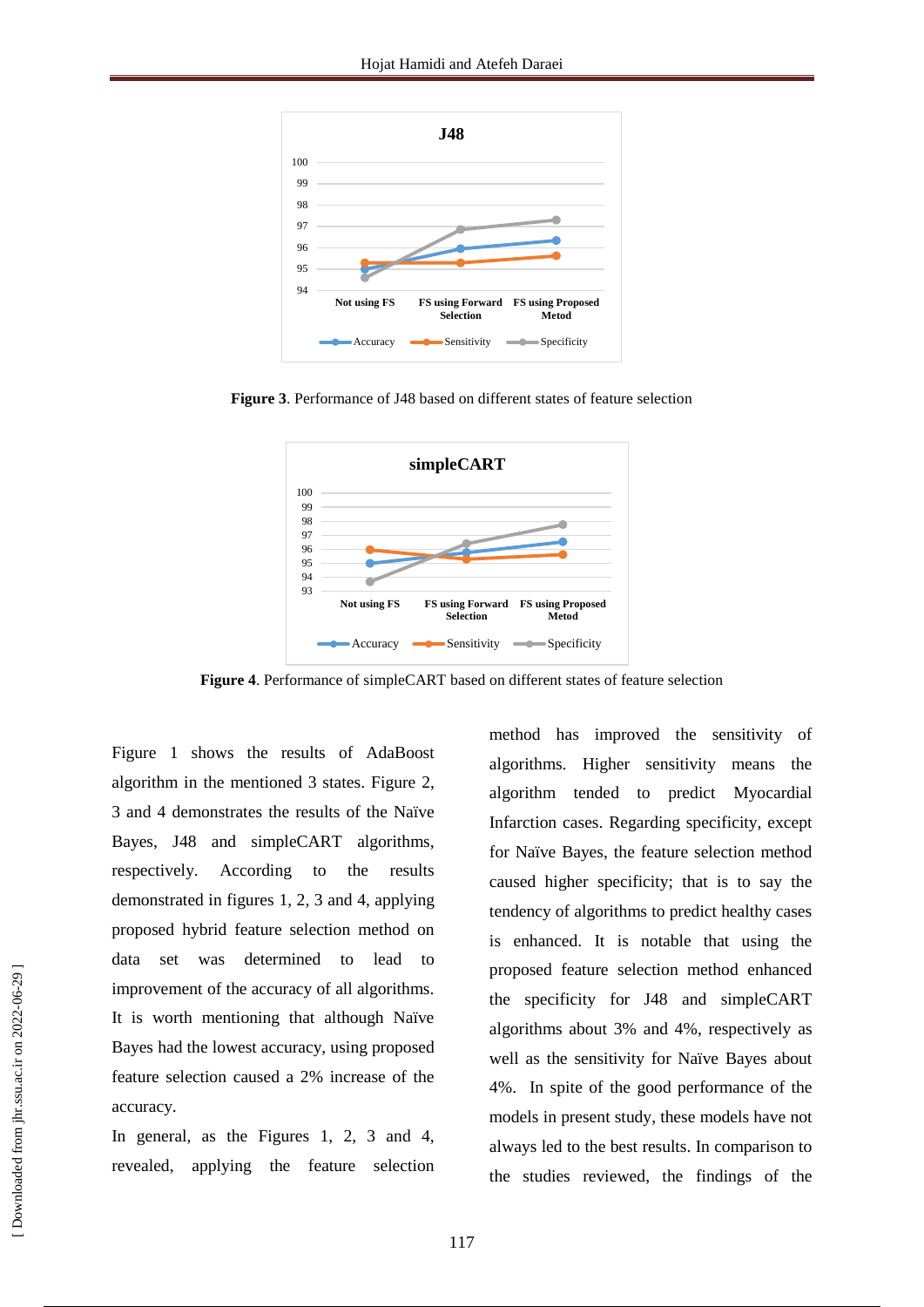present study revealed a better performance of the proposed method; but despite these notable accuracy values, the reported accuracy values in  $[12]$  are better than three of algorithms in our study. The accuracies of Naïve Bayes, J48 and simpleCART algorithms, were lower than the accuracy reported in  $[12]$ . This can be due to the different types of features or even different numbers of the data, which cause different results and performances. These methods and the results can be used in predicting Myocardial Infarction. Since sensitivity means the ratio of truly labeling the positive cases, it determines how much the model in tended to predict disease cases. Also, based in the definition of specificity, mentioned earlier, it determines how much the model is tended to predict healthy instances. So, the high sensitivity and specificity of the model shows the good performance of the model in predicting healthy or Myocardial Infarction. Hence, the high accuracy resulted in these prediction methods can be considered reliable in regard with predicting Myocardial Infarction. These approaches can be used as an application, a software or a decision support system in hospitals. It can help the cardiologists in their decisions. Moreover, in the absence of cardiologists in emergency cases, it can be used by general practitioners or even nurses. Using this method, in form an application, general practitioners and nurses can predict Myocardial Infarction; so, to prevent Myocardial Infarction, they can perform the primary cares, until achieving a cardiologist.

# **Conclusion**

The current study proposed a hybrid feature selection method including Forward Selection and Genetic Algorithm. This feature selection method along with the classification method can improve the performance of this algorithm. In the present study, AdaBoost, Naïve Bayes, J48 and simpleCART were applied to the data set. High performance of models showed that using the combination of the hybrid feature selection and classification algorithms can be considered as reliable approaches in prediction of Myocardial Infarction before occurrence. SimpleCART and J48 algorithms have achieved the highest accuracies, 96.53% and 96.34%, respectively. AdaBoost with highest sensitivity is regarded as an algorithm with the highest tendency for predicting Myocardial Infarction cases, though Naïve Bayes, J48 and simpleCART with higher specificity tended to predict healthy cases. In general, it is concluded the proposed method, is almost considered as a reliable approach for predicting Myocardial Infarction. In other words, high performance of the algorithms can be mentioned as the benefit of our method. Therefore, the results of this study can be applied for early prediction of Myocardial Infarction which can lead to reduction of Myocardial Infarction caused mortality as well as the costs of treatments.

Authors would employ the other classification algorithms in their future study, and assess the proposed feature selection method. Moreover, this method is recommended to be extended using the other feature selection methods and t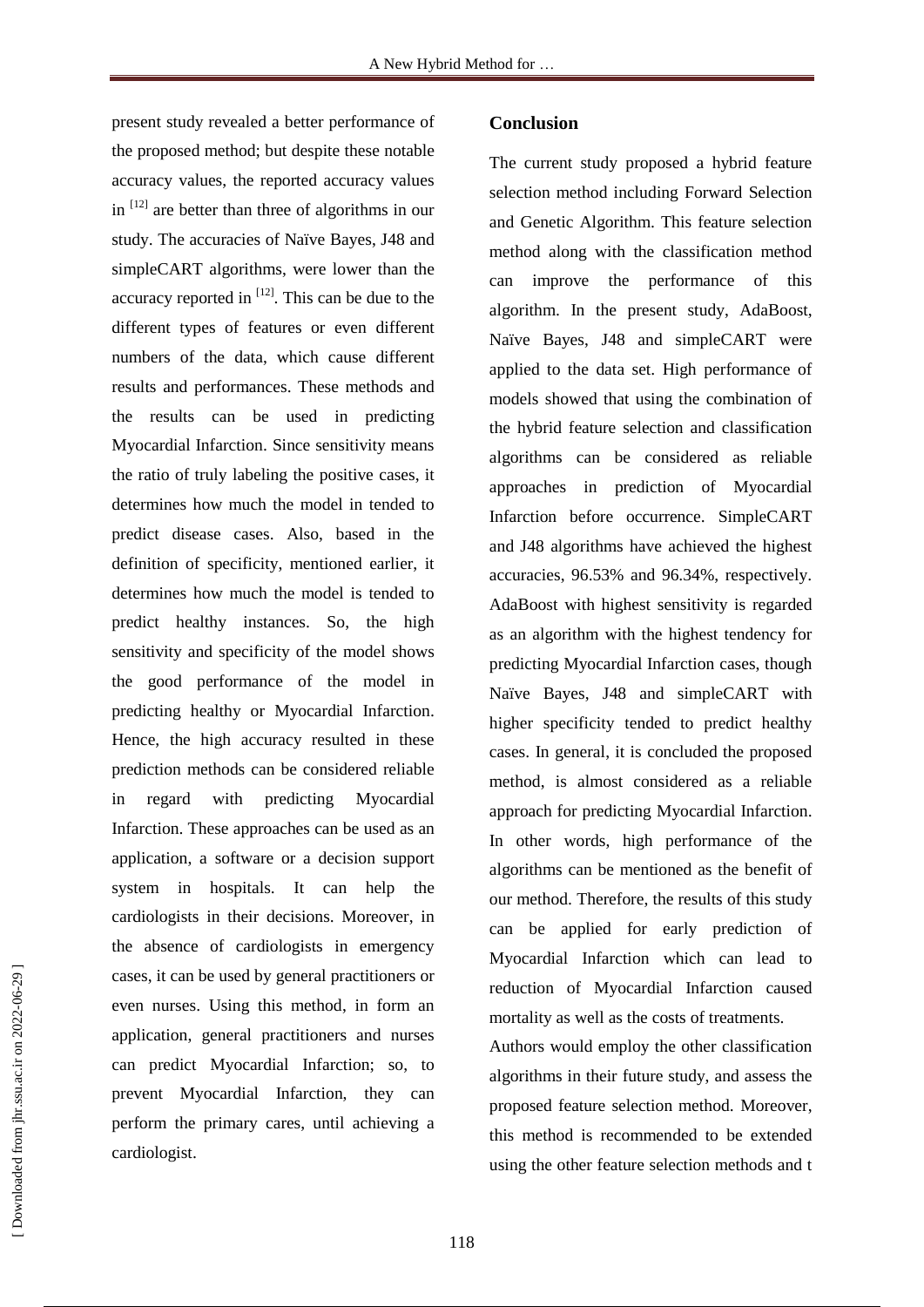classification methods, which can be used for the other fields like fraud detection.

# **Acknowledgements**

We would like to thank personnel of Shahid Madani Hospital of Khorramabad for assisting

# **References**

- 1. Ahmadi A, Soori H, Mehrabi Y, et al. Incidence of acute Myocardial Infarction in Islamic Republic of Iran: a study using national registry data in 2012. Eastern Mediterranean Health Journal. 2014; 21(1):5- 12.
- 2. Wiener C, Brown C, Hemnes A, et al. Harrison's principles of internal medicine. 19th ed. New York: McGraw-Hill Medical; 2015. 406-72.
- 3. Dhingra R,Shaw J and Kirshenbaum A.molecular regulation of apoptosis signaling pathway in heart. in:Preedy R. Apoptosis: Modern Insights into Disease from Molecules to Man. CRC Press; 2010;382- 5.
- 4. Esfandiari N, Babavalian MR, Moghadam AM, et al. Knowledge discovery in medicine: Current issue and future trend. Expert Systems with Applications. 2014; 41(9):4434-63.
- 5. Deekshatulu BL, Chandra P. Classification of heart disease using K-nearest neighbor and genetic algorithm. Procedia Technology. 2013; 10: 85-94.
- 6. Kumar S, Sahoo G. Classification of Heart Disease Using Naïve Bayes and Genetic Algorithm. In: Computational Intelligence in Data Mining-Volume 2. Springer India; 2015; 269-82.
- 7. Tan P, Steinbach M and Kumar V. Introduction to data mining. 1<sup>st</sup> ed. Boston: Pearson Addison Wesley. 2005; 1-18.
- 8. Tsien CL, Fraser HS, Long WJ, Kennedy RL. Using classification tree and logistic regression methods to diagnose Myocardial Infarction. Studies in health technology and informatics. 1998; (1):493-7.
- 9. Conforti D, Constanzo D, Guido R. Medical decision making: A case study within the cardiology domain. Journal on Information Technology in Healthcare. 2007; 5(6):343-56.
- 10. Baxt WG, Shofer FS, Sites FD, et al. A neural computational aid to the diagnosis of acute Myocardial Infarction. Annals of emergency medicine. 2002; 39(4):366-73.
- 11. Qazi M, Fung G, Krishnan S, Bi J, Bharat Rao R, Katz AS. Automated heart abnormality detection using sparse linear classifiers. Engineering in Medicine and Biology Magazine, IEEE. 2007; 26(2):56- 63.
- 12. Masethe HD, Masethe MA. Prediction of heart disease using classification algorithms. In: Proceedings of the World Congress on Engineering and Computer Science. 2014; 22-4.
- 13. Patil SB, Kumaraswamy YS. Intelligent and effective heart attack prediction system using data mining and artificial neural network. European Journal of Scientific Research. 2009; 31(4):642-56.
- 14. Bhaskar NA. Performance Analysis of Support Vector Machine and Neural Networks in Detection of Myocardial Infarction. Procedia Computer Science. 2015; 46:20-30.